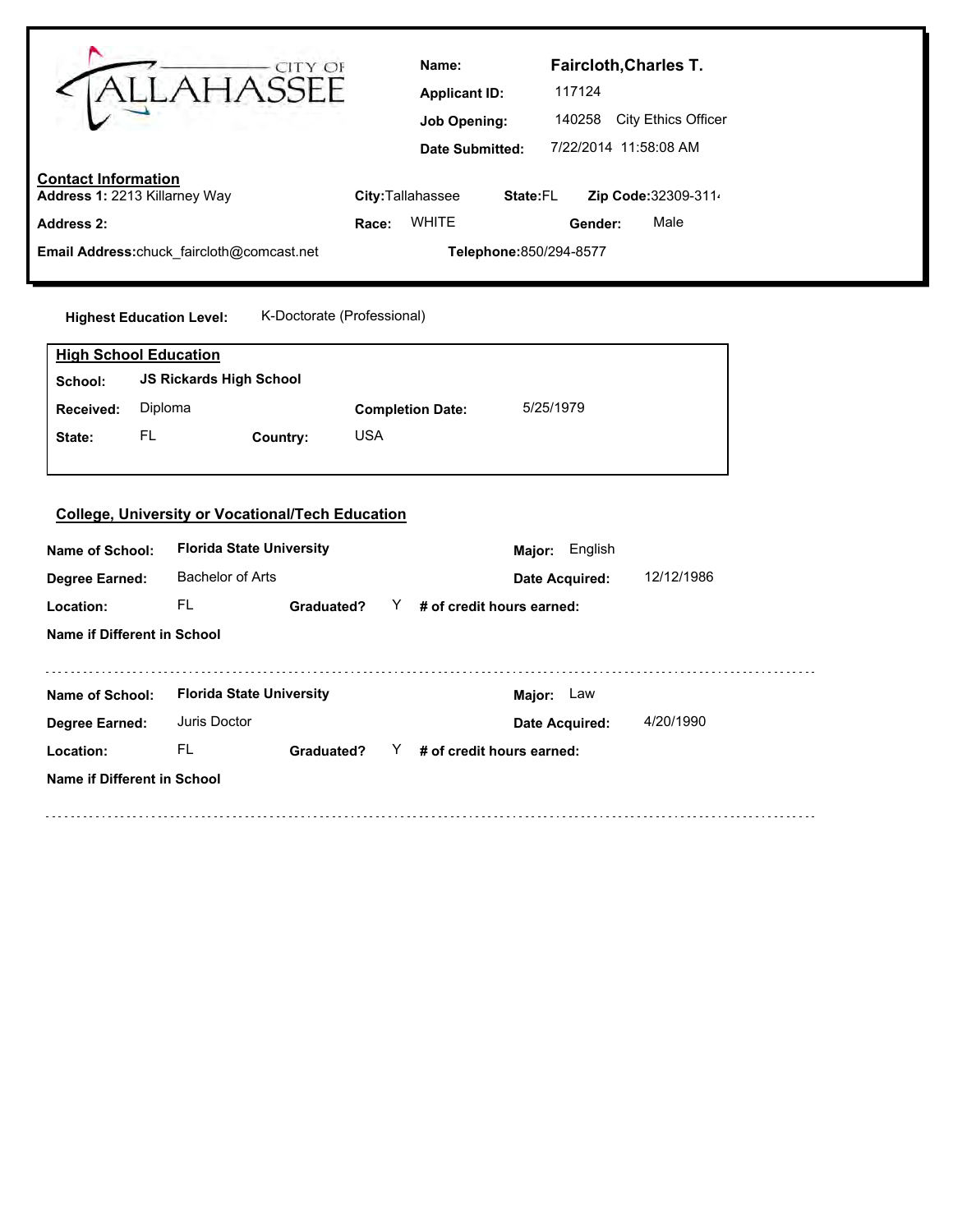# **Work Experience**

| <b>Employer</b><br><b>Job Title</b> | Florida Dept. of Fin. Svcs.<br>Chief of Staff/ Exec. Dir. |           |                                        |    |
|-------------------------------------|-----------------------------------------------------------|-----------|----------------------------------------|----|
| <b>Start Date:</b>                  | 02/07/2011                                                | End Date: | 07/31/2014                             |    |
| <b>Annual Salary:</b>               | \$91,000.00                                               |           | <b>Number of Hours Worked Per Week</b> | 40 |

#### **Number of Employees Supervised:** 2

### **Description:**

Senior manager supporting Florida's Medicaid and Public Assistance Fraud Strike Force, a multi-governmental anti-fraud task force chaired by Florida's Chief Financial Officer and vice-chaired by the Attorney General. The Strike Force members also include the agency heads of DCF, AHCA, DOH and FDLE as well as two Police Chiefs, two Sheriffs and a State Attorney. Plans and leads all Strike Force activities including quarterly Strike Force meetings, monthly subcommittee meetings and preparation of the annual report. Extensive interagency intelligence coordination and communication on fraud issues involving state funds, state agencies and local prosecution and law enforcement agencies. Oversees efforts to improve and innovate IT data systems commonality, connectivity and consolidation for anti-fraud programs. Responsible for improving the State of Florida's communication, cooperation and regulatory and law enforcement actions against Medicaid and Public Assistance Fraud. Leaving because the Strike Force has ended its existence.

## **Work Experience**

| <b>Employer</b><br><b>Job Title</b> | Agency for Persons w/ Disab.<br>Inspector General |           |                                 |    |
|-------------------------------------|---------------------------------------------------|-----------|---------------------------------|----|
| <b>Start Date:</b>                  | 03/07/2005                                        | End Date: | 01/14/2011                      |    |
| <b>Annual Salary:</b>               | \$85,000.00                                       |           | Number of Hours Worked Per Week | 40 |

**Number of Employees Supervised:** 5

#### **Description:**

Senior manager directing internal investigations, financial audits, management reviews and consulting services in a state Medicaid health services agency with 3,500 employees, and 1,500 care and forensic beds. Directed anti-fraud law enforcement coordination and interagency programs with the Agency for Health Care Administration and the Attorney General's Medicaid Fraud Control Unit. Supervised a Director of Auditing, an Inspector and support staff. Member of the Governor's Council on Integrity, Efficiency and Accountability in State Government. Served as legal counsel to the former Governor's Council on State Agency Inspectors General. Reviewed and approved all agency policies, rules and regulations prior to enactment. Left when there was a governmental transition.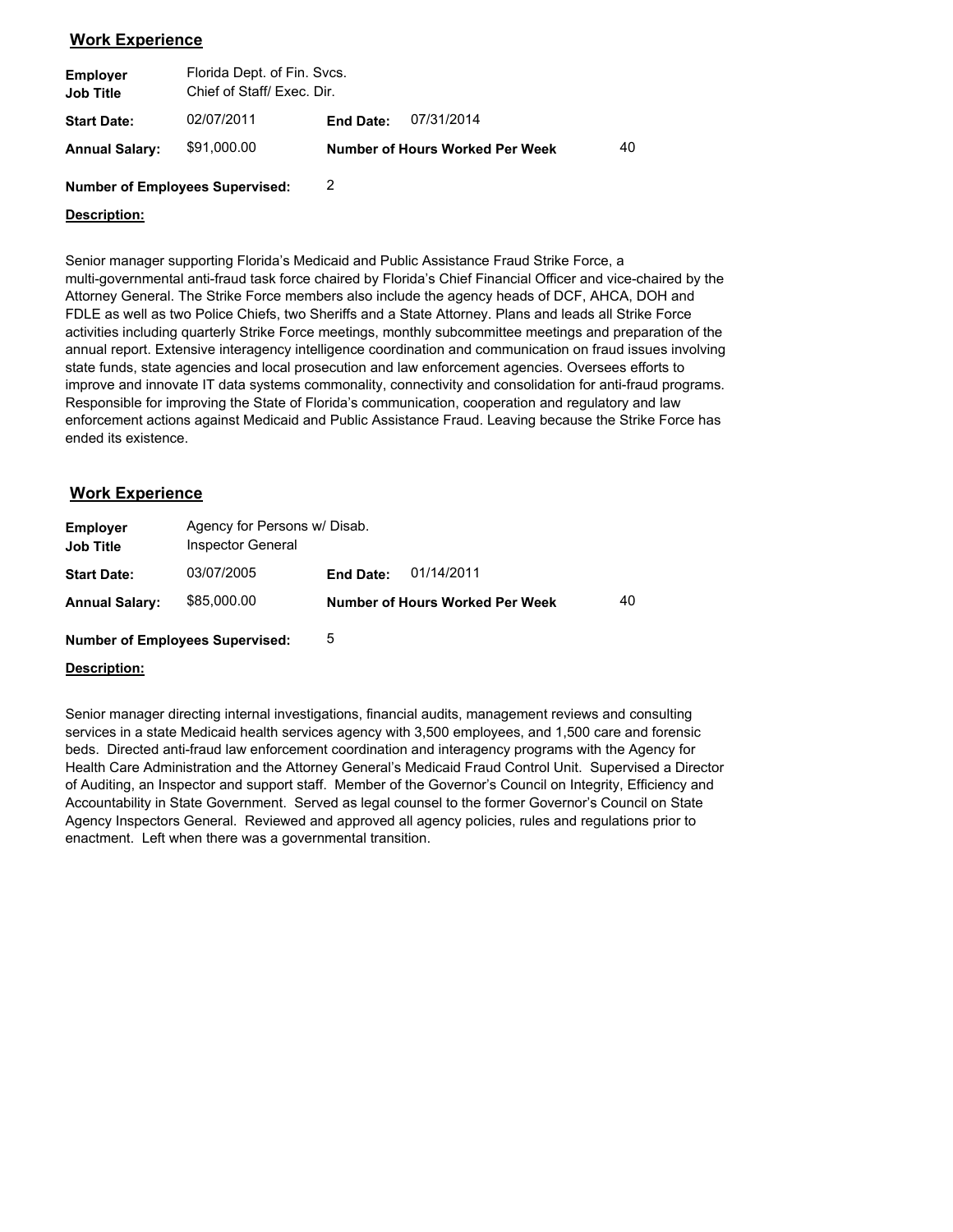# **Work Experience**

| <b>Employer</b><br><b>Job Title</b> | Office of the Attorney General<br>Chief Asst. Attorney General |                  |                                        |    |  |  |
|-------------------------------------|----------------------------------------------------------------|------------------|----------------------------------------|----|--|--|
| <b>Start Date:</b>                  | 03/17/1997                                                     | <b>End Date:</b> | 03/07/2005                             |    |  |  |
| <b>Annual Salary:</b>               | \$78,000.00                                                    |                  | <b>Number of Hours Worked Per Week</b> | 40 |  |  |

**Number of Employees Supervised:** 55

### **Description:**

Senior manager directing a state police bureau in enforcing criminal laws against providers engaging in Medicaid and other Health Care Fraud statewide and regionally. Supervised over fifty employees in three field offices and two statewide programs including attorneys, state police detectives and intelligence analysts. Litigated and tried state and federal false claims, qui tam, compliance and other civil suits. Served as a Special Assistant State Attorney and a Special Assistant United States Attorney in criminal prosecutions. Led the recoupment of over \$250 million in Florida Medicaid overpayments. Directed statewide Operation Spot-Check task force for facility inspections. Created and implemented the continuing statewide PANE (Patient Abuse, Neglect and Exploitation) program resulting in felony arrests in health care facilities. Drafted and directed agency law enforcement and false claims legislation, including testifying before Legislative committees and working closely with Legislative staff. Oversaw outside and qui tam relator counsels. Pioneered the use of FMMIS data analytics in state false claims litigation. Left when Gov. Bush appointed me Inspector General of APD.

## **Work Experience**

| <b>Employer</b><br><b>Job Title</b> | Department of Insurance<br><b>Bureau Chief</b> |                                 |    |
|-------------------------------------|------------------------------------------------|---------------------------------|----|
| <b>Start Date:</b>                  | 02/14/1994                                     | 06/16/1997<br><b>End Date:</b>  |    |
| <b>Annual Salary:</b>               | \$60,000.00                                    | Number of Hours Worked Per Week | 40 |
| .                                   | $\sim$                                         |                                 |    |

**Number of Employees Supervised:** 65

### **Description:**

Senior manager directing Florida's Workers' Compensation Fraud state police bureau of eight field offices and over sixty employees, including state police detectives, attorneys and intelligence analysts. Directed state law enforcement efforts against workers' compensation fraud and unlicensed insurers. Responsible for enforcement operations, planning, budget, legislative efforts, personnel issues and interagency anti-fraud efforts. Created and implemented a continuing anti-fraud program focused on workers' compensation fraud committed by state employees in coordination with the Division of Risk Management and private insurer investigative units. Implemented and directed state enforcement actions against unlicensed insurers in property and workers' comp. Left when there was a governmental transition.

## **Training**

## **License/Certificates**

| License          | Drivers License-OperatorType E | License #         | F624158612160 |
|------------------|--------------------------------|-------------------|---------------|
| <b>Issued By</b> | <b>DHSMV</b>                   | <b>Issue Date</b> | 07/02/2010    |
| License          | Other License or Certificate   | License #         | 0893216       |
| <b>Issued By</b> | Florida Bar                    | <b>Issue Date</b> | 04/23/1991    |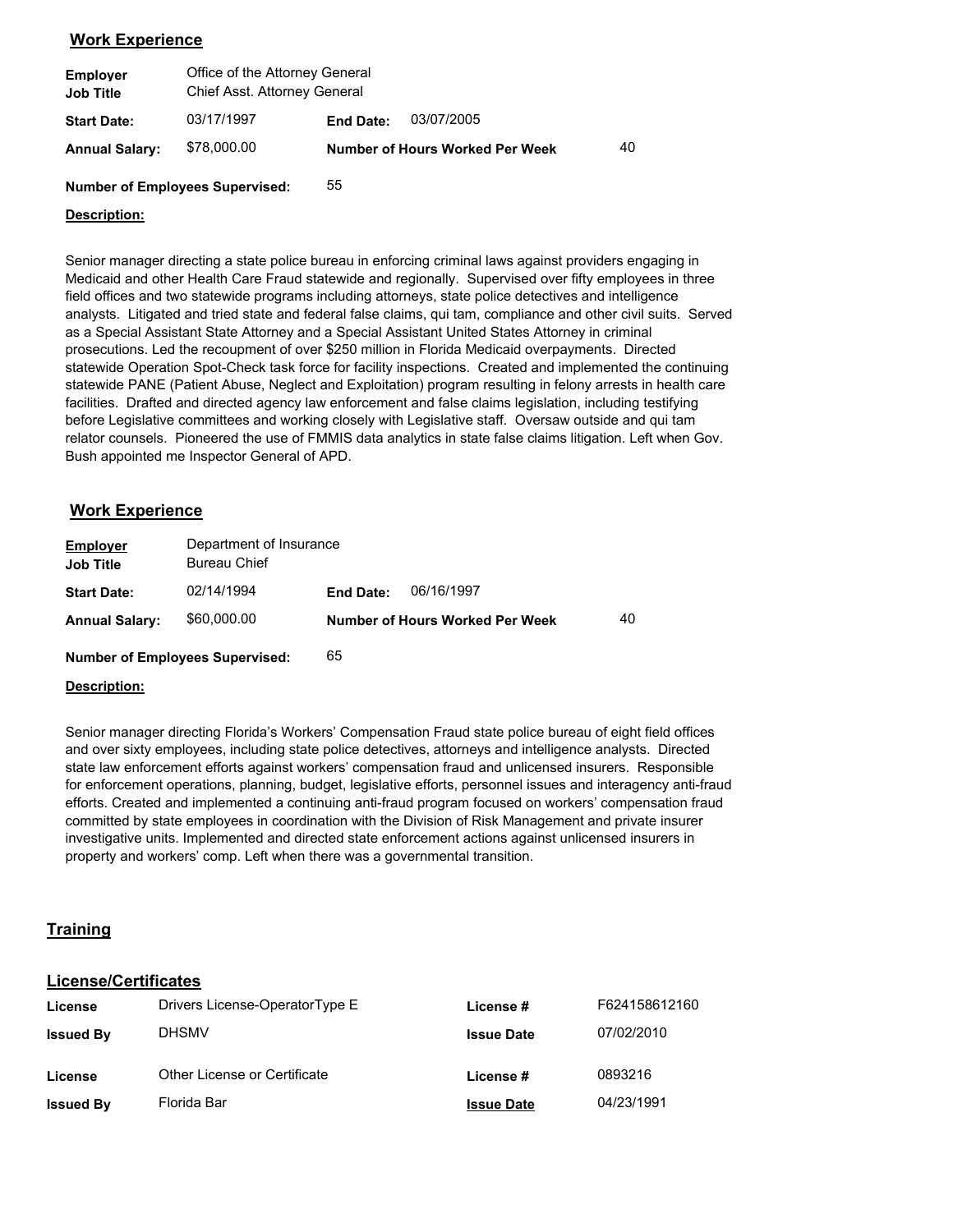| License                                                                                                                                                  | Other License or Certificate                                                                                                                                                                                                                                  |      | License #                                  | 0344         |            |
|----------------------------------------------------------------------------------------------------------------------------------------------------------|---------------------------------------------------------------------------------------------------------------------------------------------------------------------------------------------------------------------------------------------------------------|------|--------------------------------------------|--------------|------------|
| <b>Issued By</b>                                                                                                                                         | Assoc. of Inspectors General                                                                                                                                                                                                                                  |      | <b>Issue Date</b>                          | 08/07/2009   |            |
|                                                                                                                                                          | <b>Additional Attachments</b>                                                                                                                                                                                                                                 |      |                                            |              |            |
| <b>Attachment:</b>                                                                                                                                       | Resume                                                                                                                                                                                                                                                        |      |                                            |              |            |
| <b>Attachment Description</b>                                                                                                                            | Faircloth_Resume_7_21_14.docx                                                                                                                                                                                                                                 |      |                                            |              |            |
| <b>Supervisor References</b>                                                                                                                             |                                                                                                                                                                                                                                                               |      |                                            |              |            |
| <b>Employer</b>                                                                                                                                          | <b>Department of Insurance</b>                                                                                                                                                                                                                                |      |                                            |              |            |
| Name                                                                                                                                                     | <b>Frank Doolittle</b>                                                                                                                                                                                                                                        |      | Director                                   |              |            |
| Address                                                                                                                                                  | Department of Financial Service City                                                                                                                                                                                                                          |      | Tallahassee                                | <b>State</b> | FL         |
| Phone                                                                                                                                                    | 850/413-3115                                                                                                                                                                                                                                                  |      |                                            |              |            |
| <b>Employer</b>                                                                                                                                          | <b>Dept. of Financial Services</b>                                                                                                                                                                                                                            |      |                                            |              |            |
| Name                                                                                                                                                     | Jay Etheridge                                                                                                                                                                                                                                                 |      | Deputy CFO                                 |              |            |
| <b>Address</b>                                                                                                                                           | Department of Financial Service City                                                                                                                                                                                                                          |      | Tallahassee                                | <b>State</b> | FL         |
| Phone                                                                                                                                                    | 850/413-2851                                                                                                                                                                                                                                                  |      |                                            |              |            |
| <b>Employer</b>                                                                                                                                          | Agency for Persons w/Disabil.                                                                                                                                                                                                                                 |      |                                            |              |            |
| Name                                                                                                                                                     | Jim DeBeaugrine                                                                                                                                                                                                                                               |      | <b>Agency Director</b>                     |              |            |
| Address                                                                                                                                                  | Agency for Persons with Disabili                                                                                                                                                                                                                              | City | Tallahassee                                | <b>State</b> | FL         |
| Phone                                                                                                                                                    | 850/488-1559                                                                                                                                                                                                                                                  |      |                                            |              |            |
| <b>Employer</b>                                                                                                                                          | <b>Office of the Attorney General</b>                                                                                                                                                                                                                         |      |                                            |              |            |
| <b>Name</b>                                                                                                                                              | Mark Schlein                                                                                                                                                                                                                                                  |      | Director                                   |              |            |
| <b>Address</b>                                                                                                                                           | Office of the Attorney General                                                                                                                                                                                                                                | City | Tallahassee                                | <b>State</b> | FL         |
| Phone                                                                                                                                                    | 850/414-3300                                                                                                                                                                                                                                                  |      |                                            |              |            |
|                                                                                                                                                          |                                                                                                                                                                                                                                                               |      | <b>COT Applicant Answers and Questions</b> |              |            |
|                                                                                                                                                          | Are you a U.S. citizen or are you legally authorized to work in the U.S.? If a conditional offer of employment is                                                                                                                                             |      |                                            |              |            |
|                                                                                                                                                          | made, you will be required to provide identification and proof of citizenship or authorization to work in the U.S.                                                                                                                                            |      |                                            |              | Yes        |
|                                                                                                                                                          | Are you a current City Employee?                                                                                                                                                                                                                              |      |                                            |              | No         |
|                                                                                                                                                          |                                                                                                                                                                                                                                                               |      |                                            |              |            |
| Statutes?                                                                                                                                                | Are you a current or former law enforcement officer, other covered employee or the spouse or child of a<br>covered employee or former employee who is exempt from public records disclosure under §119.07, Florida                                            |      |                                            |              | No         |
|                                                                                                                                                          | Do you have Supervisory Experience? If, "Yes", include your supervisory duties and number of employees<br>supervised, in the work History section of your application.                                                                                        |      |                                            |              | <b>Yes</b> |
| automatically disqualify you                                                                                                                             | Have you ever been convicted of a felony or a first-degree misdemeanor? A "Yes" answer does not                                                                                                                                                               |      |                                            |              | No         |
| Have you ever had the adjudication of guilt withheld for a felony or a first-degree misdemeanor? A "Yes"<br>answer does not automatically disqualify you |                                                                                                                                                                                                                                                               |      |                                            |              | No         |
|                                                                                                                                                          | IF YOU ARE CLAIMING VETERAN'S PREFERENCE:<br>Are you a resident of the State of Florida who is claiming Veterans Preference? (NOTE: In order to receive<br>Veterans' Preference, you MUST submit appropriate documentation substantiating your claim)         |      |                                            |              | No         |
|                                                                                                                                                          | IF YOU ARE CLAIMING VETERAN'S PREFERENCE:<br>Are you a veteran awarded a qualifying Campaign or Expeditionary Medal, or who has served on active duty<br>for one day or more during a wartime period for a war listed by Section 1.01 (14), Florida Statutes? |      |                                            |              | N/A        |